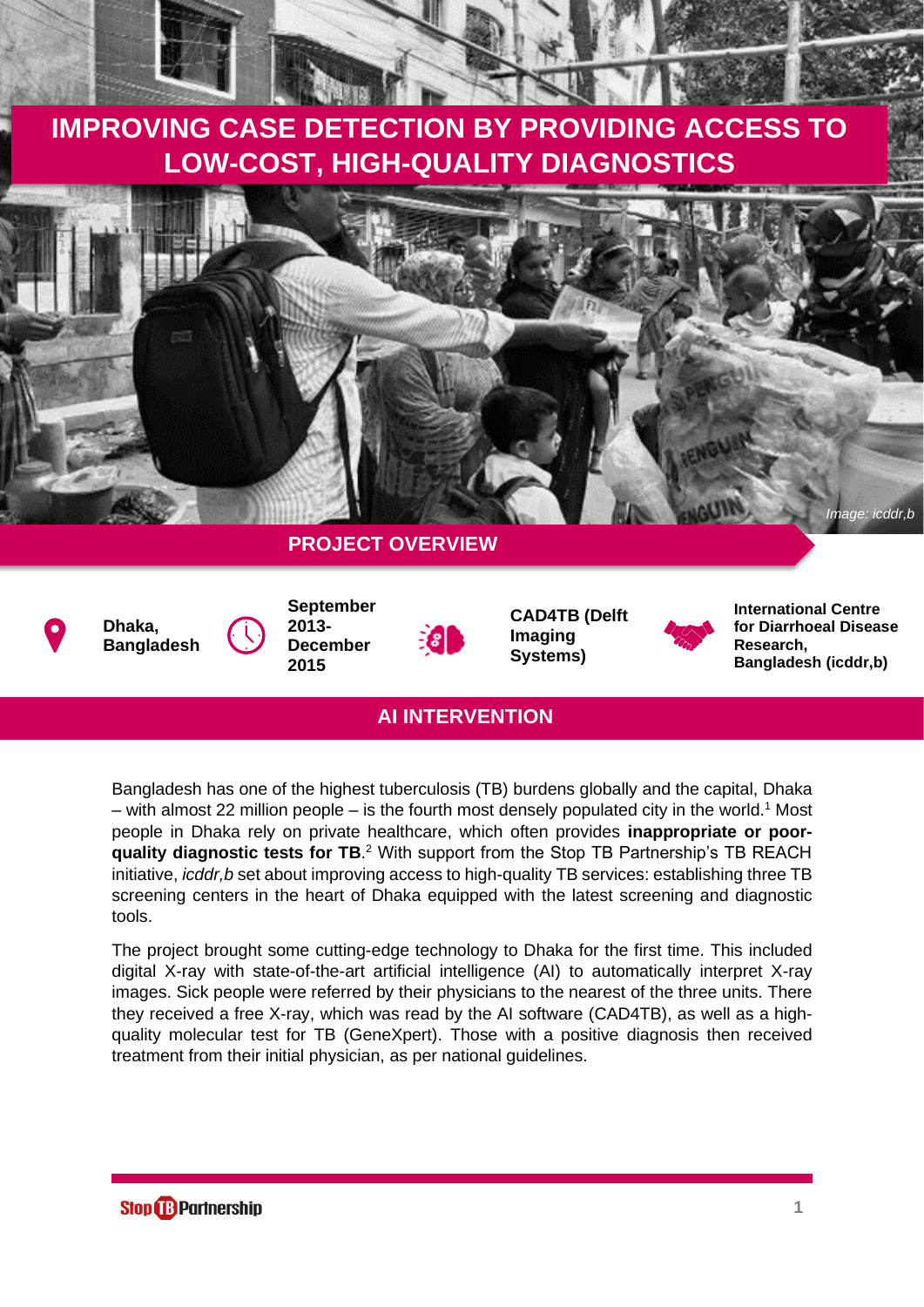

*I THINK THE EXPERIENCE WE HAD WITH AI WAS PRETTY GOOD AND WE'VE HAD PAPERS TESTIFYING THAT AI IS SENSITIVE FOR IDENTIFYING TB. SO, I WOULD REALLY RECOMMEND THE USE OF CAD AS A SCREENING TOOL.*

> **– DR. SAYERA BANU SENIOR SCIENTIST,**  *ICDDR,B*

This project ran from September 2013 to December 2015 and screened **655,751** people using X-ray and AI.

With the technical assistance from the Stop TB Partnership, the **largest independent external evaluation of AI software was conducted using chest X-rays from the project** and published on [Lancet Digital Health.](https://www.thelancet.com/journals/landig/article/PIIS2589-7500(21)00116-3/fulltext) This provided **much-needed evidence** to support the World Health Organization's policy update that in 2021 approved the use of AI for TB screening and triage for the first time.

- ✓ **6,192 people diagnosed and treated for TB**
- 13% increase in the **number of TB cases detected**
- ✓ **Around 1/3 of new TB cases reported in Dhaka in 2015 were diagnosed in** *icddr,b* **centers.**

### **PROJECT IMPACT PROJECT IMPACT – NOT JUST NUMBERS**

Fatema, a young secondary school student, was referred to one of the project's centers because she fell ill with a cough and other symptoms typical of TB. Her family were initially reluctant to act, fearing that a TB diagnosis would damage her prospects. But as her health got worse, they agreed that she should be tested for the disease at *icddr,b's* screening center . Fatema was then diagnosed with TB and given treatment.

Within weeks her health improved, and Fatema could once again attend school and study. She was even able to attend an upcoming exam. After six months of treatment, she was cured and is now back to full health.

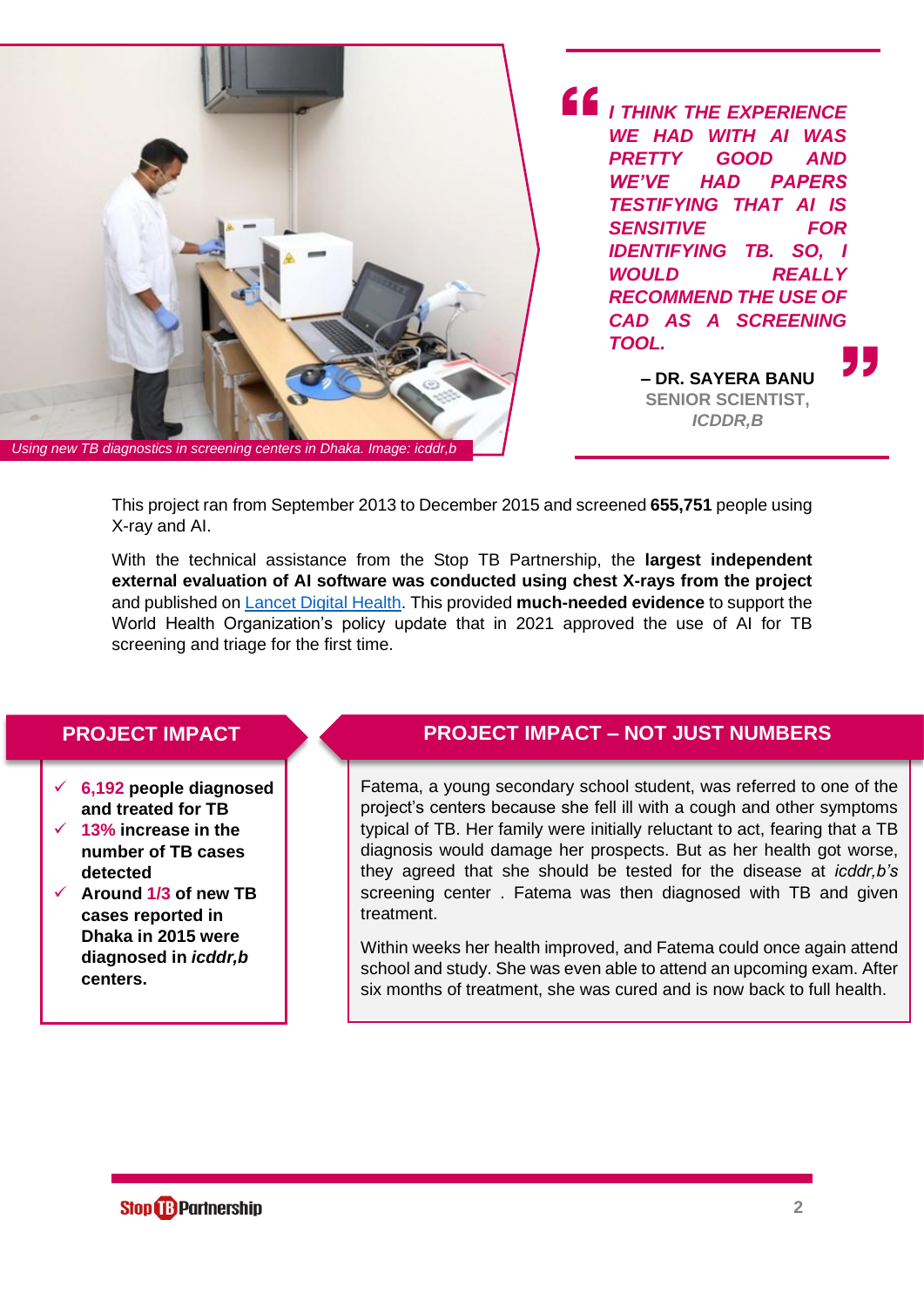

Supplementing chest X-ray with AI improved sensitivity and helped to uncover some of the 'missing' cases of TB in Dhaka. AI was thought to be **very useful in high-population screening settings with too few radiologists**. After the conclusion of this project, *icddr,b* planned to continue using AI in its projects and was involved in piloting a new version of the CAD4TB product. However, the price of the AI was high compared to reading by local radiologists, so *icddr,b* did not use it for a while. Now, with more appropriate pricing structures becoming available as competing products emerge, and as CAD is featured in Stop TB Partnership's GDF Catalog, Stop TB Partnership and *icddr,b* are working with the National Tuberculosis Program on the **nationwide roll-out** of CAD in Bangladesh.

" *WITH AN AUTOMATED SCORING SYSTEM SAYING WHO SHOULD BE TESTED BY XPERT, WE CAN EASILY IDENTIFY THEM, COLLECT SPUTUM, AND HAVE XPERT DONE IN A VERY QUICK TIMEFRAME. SO, I THINK CAD IS A VERY HELPFUL TOOL FOR HIGH THROUGHPUT SETTINGS IN PRISONS OR SLUMS WHERE WE'RE DOING ACTIVE CASE FINDING.*

> **– DR. SAYERA BANU SENIOR SCIENTIST,** *ICDDR,B*

## **FURTHER READING**

[Tuberculosis detection from chest x-rays for triaging in a high tuberculosis-burden](https://www.thelancet.com/journals/landig/article/PIIS2589-7500(21)00116-3/fulltext)  [setting: an evaluation of five artificial intelligence algorithms.](https://www.thelancet.com/journals/landig/article/PIIS2589-7500(21)00116-3/fulltext)

[An evaluation of automated radiography reading software for tuberculosis screening](https://erj.ersjournals.com/content/49/5/1602159.long)  among public- [and private-sector patients.](https://erj.ersjournals.com/content/49/5/1602159.long)